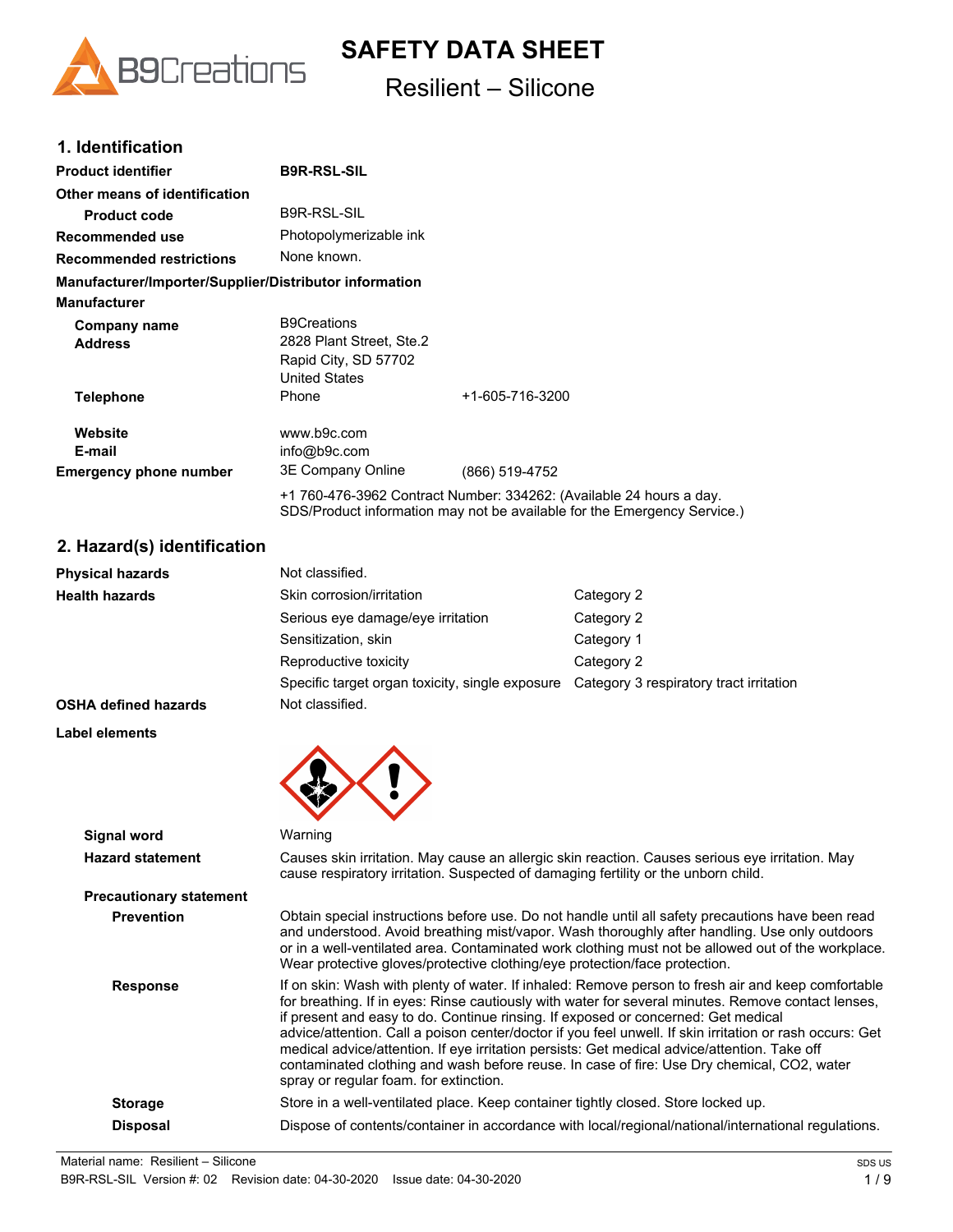**Supplemental information** 99.92% of the mixture consists of component(s) of unknown acute oral toxicity. 99.92% of the mixture consists of component(s) of unknown acute dermal toxicity. 98.12% of the mixture consists of component(s) of unknown acute inhalation toxicity.

## **3. Composition/information on ingredients**

**Mixtures**

| <b>Chemical name</b>                                                                                            | <b>Common name and synonyms</b>                                                                                                                                                                                                                                                                                                                             | <b>CAS number</b> | $\%$       |  |
|-----------------------------------------------------------------------------------------------------------------|-------------------------------------------------------------------------------------------------------------------------------------------------------------------------------------------------------------------------------------------------------------------------------------------------------------------------------------------------------------|-------------------|------------|--|
| <b>TRADE SECRET*</b>                                                                                            |                                                                                                                                                                                                                                                                                                                                                             | Proprietary*      | $20 - 530$ |  |
| 2-Propenoic acid, 2-methyl-,<br>2-ethyl-2-[[(2-methyl-1-oxo-2-prope<br>nyl)oxy]methyl]-1,3-propanediyl<br>ester |                                                                                                                                                                                                                                                                                                                                                             | 3290-92-4         | $3 - 5$    |  |
| <b>TRADE SECRET*</b>                                                                                            |                                                                                                                                                                                                                                                                                                                                                             | Proprietary*      | $1 - 3$    |  |
| Acrylic Acid                                                                                                    |                                                                                                                                                                                                                                                                                                                                                             | 79-10-7           | < 0.1      |  |
| Carbon Black                                                                                                    |                                                                                                                                                                                                                                                                                                                                                             | 1333-86-4         | < 0.1      |  |
| Other components below reportable levels                                                                        |                                                                                                                                                                                                                                                                                                                                                             |                   | $60 - 70$  |  |
| <b>Impurities</b>                                                                                               |                                                                                                                                                                                                                                                                                                                                                             |                   |            |  |
| <b>Chemical name</b>                                                                                            | <b>Common name and synonyms</b>                                                                                                                                                                                                                                                                                                                             | <b>CAS number</b> | $\%$       |  |
| Toluene                                                                                                         |                                                                                                                                                                                                                                                                                                                                                             | 108-88-3          |            |  |
|                                                                                                                 | *Designates that a specific chemical identity and/or percentage of composition has been withheld as a trade secret.                                                                                                                                                                                                                                         |                   |            |  |
| <b>Composition comments</b>                                                                                     | Occupational Exposure Limits for impurities are listed in Section 8.                                                                                                                                                                                                                                                                                        |                   |            |  |
| 4. First-aid measures                                                                                           |                                                                                                                                                                                                                                                                                                                                                             |                   |            |  |
| <b>Inhalation</b>                                                                                               | Remove victim to fresh air and keep at rest in a position comfortable for breathing. Call a poison<br>center or doctor/physician if you feel unwell.                                                                                                                                                                                                        |                   |            |  |
| <b>Skin contact</b>                                                                                             | Remove contaminated clothing immediately and wash skin with soap and water. In case of<br>eczema or other skin disorders: Seek medical attention and take along these instructions. Wash<br>contaminated clothing before reuse.                                                                                                                             |                   |            |  |
| Eye contact                                                                                                     | Immediately flush eyes with plenty of water for at least 15 minutes. Remove contact lenses, if<br>present and easy to do. Continue rinsing. Get medical attention if irritation develops and persists.                                                                                                                                                      |                   |            |  |
| Ingestion                                                                                                       | Rinse mouth. Get medical attention if symptoms occur.                                                                                                                                                                                                                                                                                                       |                   |            |  |
| <b>Most important</b><br>symptoms/effects, acute and<br>delayed                                                 | Severe eye irritation. Symptoms may include stinging, tearing, redness, swelling, and blurred<br>vision. May cause respiratory irritation. Skin irritation. May cause redness and pain. May cause an<br>allergic skin reaction. Dermatitis. Rash.                                                                                                           |                   |            |  |
| <b>Indication of immediate</b><br>medical attention and special<br>treatment needed                             | Provide general supportive measures and treat symptomatically. Keep victim under observation.<br>Symptoms may be delayed.                                                                                                                                                                                                                                   |                   |            |  |
| <b>General information</b>                                                                                      | IF exposed or concerned: Get medical advice/attention. If you feel unwell, seek medical advice<br>(show the label where possible). Ensure that medical personnel are aware of the material(s)<br>involved, and take precautions to protect themselves. Show this safety data sheet to the doctor in<br>attendance. Wash contaminated clothing before reuse. |                   |            |  |
| 5. Fire-fighting measures                                                                                       |                                                                                                                                                                                                                                                                                                                                                             |                   |            |  |
| Suitable extinguishing media                                                                                    | Water fog. Foam. Dry chemical powder. Carbon dioxide (CO2).                                                                                                                                                                                                                                                                                                 |                   |            |  |
| Unsuitable extinguishing<br>media                                                                               | Do not use water jet as an extinguisher, as this will spread the fire.                                                                                                                                                                                                                                                                                      |                   |            |  |
| Specific hazards arising from<br>the chemical                                                                   | During fire, gases hazardous to health may be formed.                                                                                                                                                                                                                                                                                                       |                   |            |  |
| Special protective equipment<br>and precautions for firefighters                                                | Self-contained breathing apparatus and full protective clothing must be worn in case of fire.                                                                                                                                                                                                                                                               |                   |            |  |
| <b>Fire fighting</b><br>equipment/instructions                                                                  | Move containers from fire area if you can do so without risk.                                                                                                                                                                                                                                                                                               |                   |            |  |
| <b>Specific methods</b>                                                                                         | Use standard firefighting procedures and consider the hazards of other involved materials.                                                                                                                                                                                                                                                                  |                   |            |  |
| <b>General fire hazards</b>                                                                                     | No unusual fire or explosion hazards noted.                                                                                                                                                                                                                                                                                                                 |                   |            |  |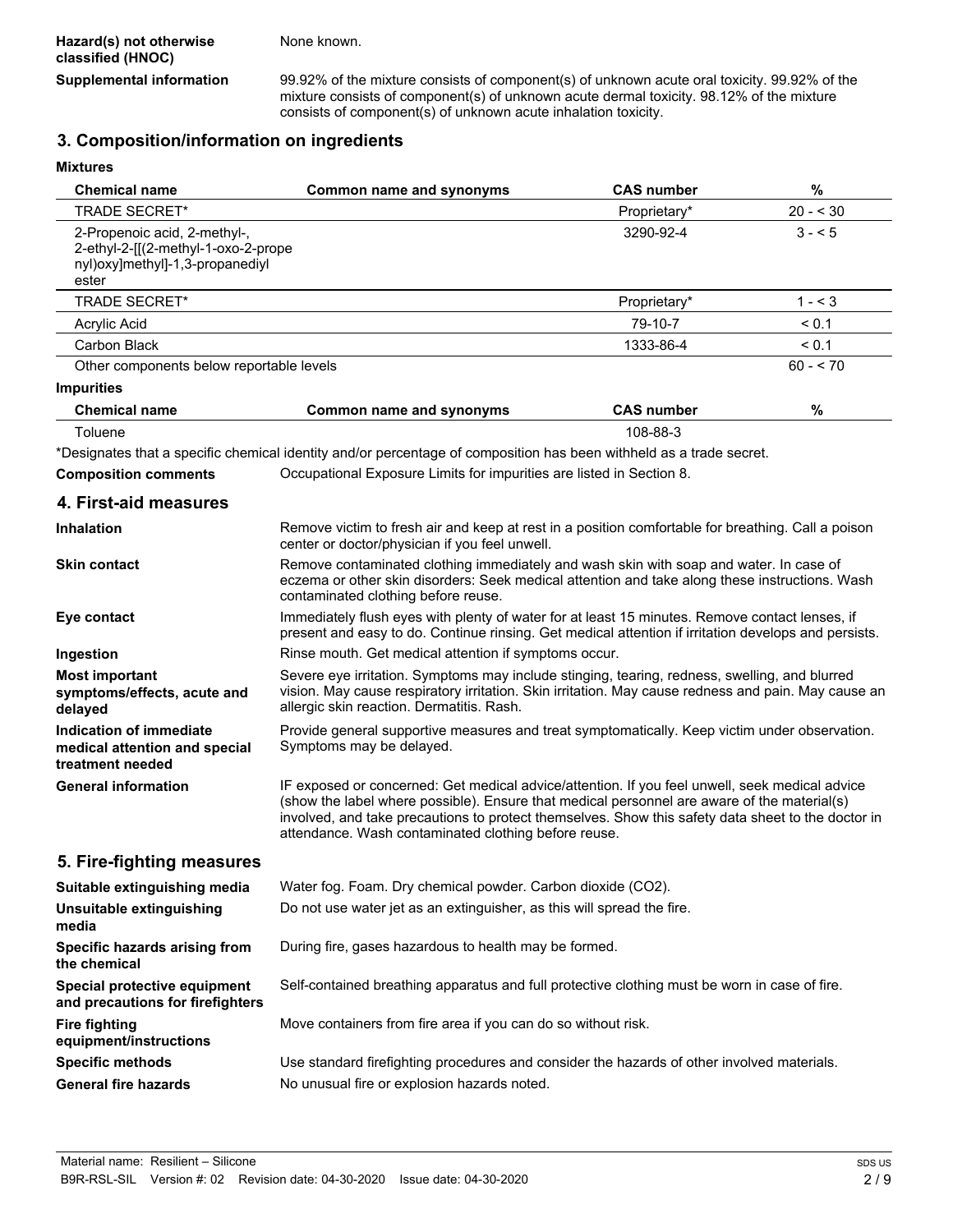### **6. Accidental release measures**

| Personal precautions,<br>protective equipment and<br>emergency procedures | Keep unnecessary personnel away. Keep people away from and upwind of spill/leak. Wear<br>appropriate protective equipment and clothing during clean-up. Avoid breathing mist/vapor. Do not<br>touch damaged containers or spilled material unless wearing appropriate protective clothing.<br>Ensure adequate ventilation. Local authorities should be advised if significant spillages cannot be<br>contained. For personal protection, see section 8 of the SDS. |
|---------------------------------------------------------------------------|--------------------------------------------------------------------------------------------------------------------------------------------------------------------------------------------------------------------------------------------------------------------------------------------------------------------------------------------------------------------------------------------------------------------------------------------------------------------|
| <b>Methods and materials for</b><br>containment and cleaning up           | This material is classified as a water pollutant under the Clean Water Act and should be prevented<br>from contaminating soil or from entering sewage and drainage systems which lead to waterways.                                                                                                                                                                                                                                                                |
|                                                                           | Large Spills: Stop the flow of material, if this is without risk. Dike the spilled material, where this is<br>possible. Absorb in vermiculite, dry sand or earth and place into containers. Following product<br>recovery, flush area with water.                                                                                                                                                                                                                  |
|                                                                           | Small Spills: Wipe up with absorbent material (e.g. cloth, fleece). Clean surface thoroughly to<br>remove residual contamination.                                                                                                                                                                                                                                                                                                                                  |
| <b>Environmental precautions</b>                                          | Never return spills to original containers for re-use. For waste disposal, see section 13 of the SDS.<br>Avoid discharge into drains, water courses or onto the ground.                                                                                                                                                                                                                                                                                            |
| 7. Handling and storage                                                   |                                                                                                                                                                                                                                                                                                                                                                                                                                                                    |
| <b>Precautions for safe handling</b>                                      | Obtain special instructions before use. Do not handle until all safety precautions have been read<br>and understood. Avoid contact with eyes, skin, and clothing. Avoid prolonged exposure. Pregnant<br>or breastfeeding women must not handle this product. Should be handled in closed systems, if<br>possible. Provide adequate ventilation. Wear appropriate personal protective equipment. Observe<br>good industrial hygiene practices.                      |
| Conditions for safe storage,<br>including any incompatibilities           | Store locked up. Store in tightly closed container. Store away from incompatible materials (see<br>Section 10 of the SDS).                                                                                                                                                                                                                                                                                                                                         |

### **8. Exposure controls/personal protection**

### **Occupational exposure limits**

The following constituents are the only constituents of the product which have a PEL, TLV or other recommended exposure limit. At this time, the other constituents have no known exposure limits.

| US. OSHA Table Z-1 Limits for Air Contaminants (29 CFR 1910.1000)<br><b>Components</b> | <b>Type</b> | <b>Value</b>       |                     |
|----------------------------------------------------------------------------------------|-------------|--------------------|---------------------|
| Carbon Black (CAS<br>1333-86-4)                                                        | <b>PEL</b>  | $3.5 \text{ mg/m}$ |                     |
| US. OSHA Table Z-2 (29 CFR 1910.1000)                                                  |             |                    |                     |
| <b>Impurities</b>                                                                      | Type        | <b>Value</b>       |                     |
| Toluene (CAS 108-88-3)                                                                 | Ceiling     | 300 ppm            |                     |
|                                                                                        | <b>TWA</b>  | 200 ppm            |                     |
| <b>US. ACGIH Threshold Limit Values</b>                                                |             |                    |                     |
| <b>Components</b>                                                                      | <b>Type</b> | Value              | <b>Form</b>         |
| Acrylic Acid (CAS 79-10-7)                                                             | <b>TWA</b>  | 2 ppm              |                     |
| Carbon Black (CAS<br>1333-86-4)                                                        | <b>TWA</b>  | $3$ mg/m $3$       | Inhalable fraction. |
| <b>Impurities</b>                                                                      | <b>Type</b> | <b>Value</b>       |                     |
| Toluene (CAS 108-88-3)                                                                 | <b>TWA</b>  | 20 ppm             |                     |
| US. NIOSH: Pocket Guide to Chemical Hazards                                            |             |                    |                     |
| <b>Components</b>                                                                      | Type        | <b>Value</b>       |                     |
| Acrylic Acid (CAS 79-10-7)                                                             | <b>TWA</b>  | $6$ mg/m $3$       |                     |
|                                                                                        |             | 2 ppm              |                     |
| Carbon Black (CAS<br>1333-86-4)                                                        | <b>TWA</b>  | $0.1$ mg/m $3$     |                     |
| <b>Impurities</b>                                                                      | Type        | <b>Value</b>       |                     |
| Toluene (CAS 108-88-3)                                                                 | <b>STEL</b> | 560 mg/m3          |                     |
|                                                                                        |             | $150$ ppm          |                     |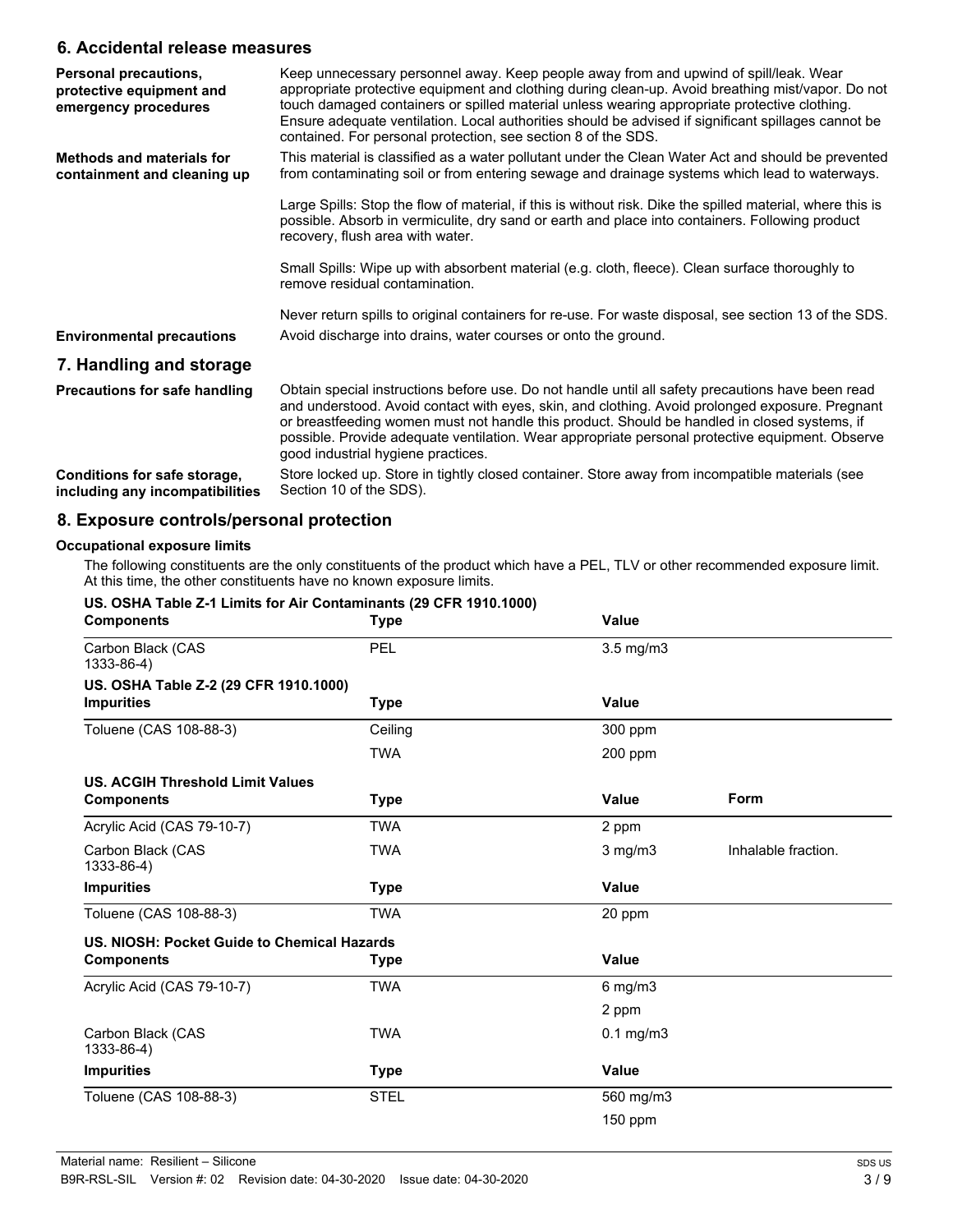# **US. NIOSH: Pocket Guide to Chemical Hazards**

| <b>Impurities</b>                                                                                                                      | <b>Type</b>                                                               |                              |                                                                        | <b>Value</b>                                                                                                                                                                                                                                                                                                                                                                                                                                                                                            |
|----------------------------------------------------------------------------------------------------------------------------------------|---------------------------------------------------------------------------|------------------------------|------------------------------------------------------------------------|---------------------------------------------------------------------------------------------------------------------------------------------------------------------------------------------------------------------------------------------------------------------------------------------------------------------------------------------------------------------------------------------------------------------------------------------------------------------------------------------------------|
|                                                                                                                                        | <b>TWA</b>                                                                |                              |                                                                        | 375 mg/m3                                                                                                                                                                                                                                                                                                                                                                                                                                                                                               |
|                                                                                                                                        |                                                                           |                              |                                                                        | $100$ ppm                                                                                                                                                                                                                                                                                                                                                                                                                                                                                               |
| US. Workplace Environmental Exposure Level (WEEL) Guides<br><b>Components</b>                                                          | <b>Type</b>                                                               |                              |                                                                        | <b>Value</b>                                                                                                                                                                                                                                                                                                                                                                                                                                                                                            |
| 2-Propenoic acid,<br>2-methyl-,<br>2-ethyl-2-[[(2-methyl-1-oxo-<br>2-propenyl)oxy]methyl]-1,3-<br>propanediyl ester (CAS<br>3290-92-4) | <b>TWA</b>                                                                |                              |                                                                        | 1 $mg/m3$                                                                                                                                                                                                                                                                                                                                                                                                                                                                                               |
| <b>Biological limit values</b>                                                                                                         |                                                                           |                              |                                                                        |                                                                                                                                                                                                                                                                                                                                                                                                                                                                                                         |
| <b>ACGIH Biological Exposure Indices</b><br><b>Impurities</b>                                                                          | <b>Value</b>                                                              | Determinant                  | <b>Specimen</b>                                                        | <b>Sampling Time</b>                                                                                                                                                                                                                                                                                                                                                                                                                                                                                    |
| Toluene (CAS 108-88-3)                                                                                                                 | $0.3$ mg/g                                                                | o-Cresol, with<br>hydrolysis | Creatinine in<br>urine                                                 | $\star$                                                                                                                                                                                                                                                                                                                                                                                                                                                                                                 |
|                                                                                                                                        | $0.03$ mg/l                                                               | Toluene                      | Urine                                                                  | $\star$                                                                                                                                                                                                                                                                                                                                                                                                                                                                                                 |
|                                                                                                                                        | $0.02$ mg/l                                                               | Toluene                      | <b>Blood</b>                                                           |                                                                                                                                                                                                                                                                                                                                                                                                                                                                                                         |
| * - For sampling details, please see the source document.                                                                              |                                                                           |                              |                                                                        |                                                                                                                                                                                                                                                                                                                                                                                                                                                                                                         |
| <b>Exposure guidelines</b>                                                                                                             |                                                                           |                              |                                                                        |                                                                                                                                                                                                                                                                                                                                                                                                                                                                                                         |
| US - California OELs: Skin designation<br>Acrylic Acid (CAS 79-10-7)                                                                   |                                                                           |                              |                                                                        |                                                                                                                                                                                                                                                                                                                                                                                                                                                                                                         |
| Toluene (CAS 108-88-3)<br>US - Minnesota Haz Subs: Skin designation applies                                                            |                                                                           |                              | Can be absorbed through the skin.<br>Can be absorbed through the skin. |                                                                                                                                                                                                                                                                                                                                                                                                                                                                                                         |
| Toluene (CAS 108-88-3)<br>US - Tennessee OELs: Skin designation                                                                        |                                                                           |                              | Skin designation applies.                                              |                                                                                                                                                                                                                                                                                                                                                                                                                                                                                                         |
| Acrylic Acid (CAS 79-10-7)<br>US ACGIH Threshold Limit Values: Skin designation                                                        |                                                                           |                              | Can be absorbed through the skin.                                      |                                                                                                                                                                                                                                                                                                                                                                                                                                                                                                         |
| Acrylic Acid (CAS 79-10-7)<br>US NIOSH Pocket Guide to Chemical Hazards: Skin designation                                              |                                                                           |                              | Can be absorbed through the skin.                                      |                                                                                                                                                                                                                                                                                                                                                                                                                                                                                                         |
| Acrylic Acid (CAS 79-10-7)<br><b>US WEEL Guides: Skin designation</b>                                                                  |                                                                           |                              | Can be absorbed through the skin.                                      |                                                                                                                                                                                                                                                                                                                                                                                                                                                                                                         |
| 2-Propenoic acid, 2-methyl-,<br>2-ethyl-2-[[(2-methyl-1-oxo-2-propenyl)oxy]methyl]-1,3-pr<br>opanediyl ester (CAS 3290-92-4)           |                                                                           |                              | Can be absorbed through the skin.                                      |                                                                                                                                                                                                                                                                                                                                                                                                                                                                                                         |
| Appropriate engineering<br>controls                                                                                                    | eyewash station and safety shower.                                        |                              |                                                                        | Good general ventilation (typically 10 air changes per hour) should be used. Ventilation rates<br>should be matched to conditions. If applicable, use process enclosures, local exhaust ventilation,<br>or other engineering controls to maintain airborne levels below recommended exposure limits. If<br>exposure limits have not been established, maintain airborne levels to an acceptable level. Provide                                                                                          |
| Individual protection measures, such as personal protective equipment                                                                  |                                                                           |                              |                                                                        |                                                                                                                                                                                                                                                                                                                                                                                                                                                                                                         |
| <b>Eye/face protection</b>                                                                                                             | Wear safety glasses with side shields (or goggles).                       |                              |                                                                        |                                                                                                                                                                                                                                                                                                                                                                                                                                                                                                         |
| <b>Skin protection</b><br><b>Hand protection</b>                                                                                       | advisable. In case of contamination replace immediately.                  |                              |                                                                        | Wear protective gloves. Nitrile gloves are recommended. Select suitable chemical resistant<br>protective gloves (EN 374) with a protective index 6 (>480min permeation time). The choice of an<br>appropriate glove does not only depend on its material but also on other quality features and is<br>different from one producer to the other. Glove selection must take into account any solvents and<br>other hazards present. Be aware that the liquid may penetrate the gloves. Frequent change is |
| Other                                                                                                                                  | Wear appropriate chemical resistant clothing.                             |                              |                                                                        |                                                                                                                                                                                                                                                                                                                                                                                                                                                                                                         |
| <b>Respiratory protection</b>                                                                                                          | In case of insufficient ventilation, wear suitable respiratory equipment. |                              |                                                                        |                                                                                                                                                                                                                                                                                                                                                                                                                                                                                                         |
| <b>Thermal hazards</b>                                                                                                                 | Wear appropriate thermal protective clothing, when necessary.             |                              |                                                                        |                                                                                                                                                                                                                                                                                                                                                                                                                                                                                                         |
| <b>General hygiene</b><br>considerations                                                                                               | Contaminated work clothing should not be allowed out of the workplace.    |                              |                                                                        | Observe any medical surveillance requirements. Always observe good personal hygiene<br>measures, such as washing after handling the material and before eating, drinking, and/or<br>smoking. Routinely wash work clothing and protective equipment to remove contaminants.                                                                                                                                                                                                                              |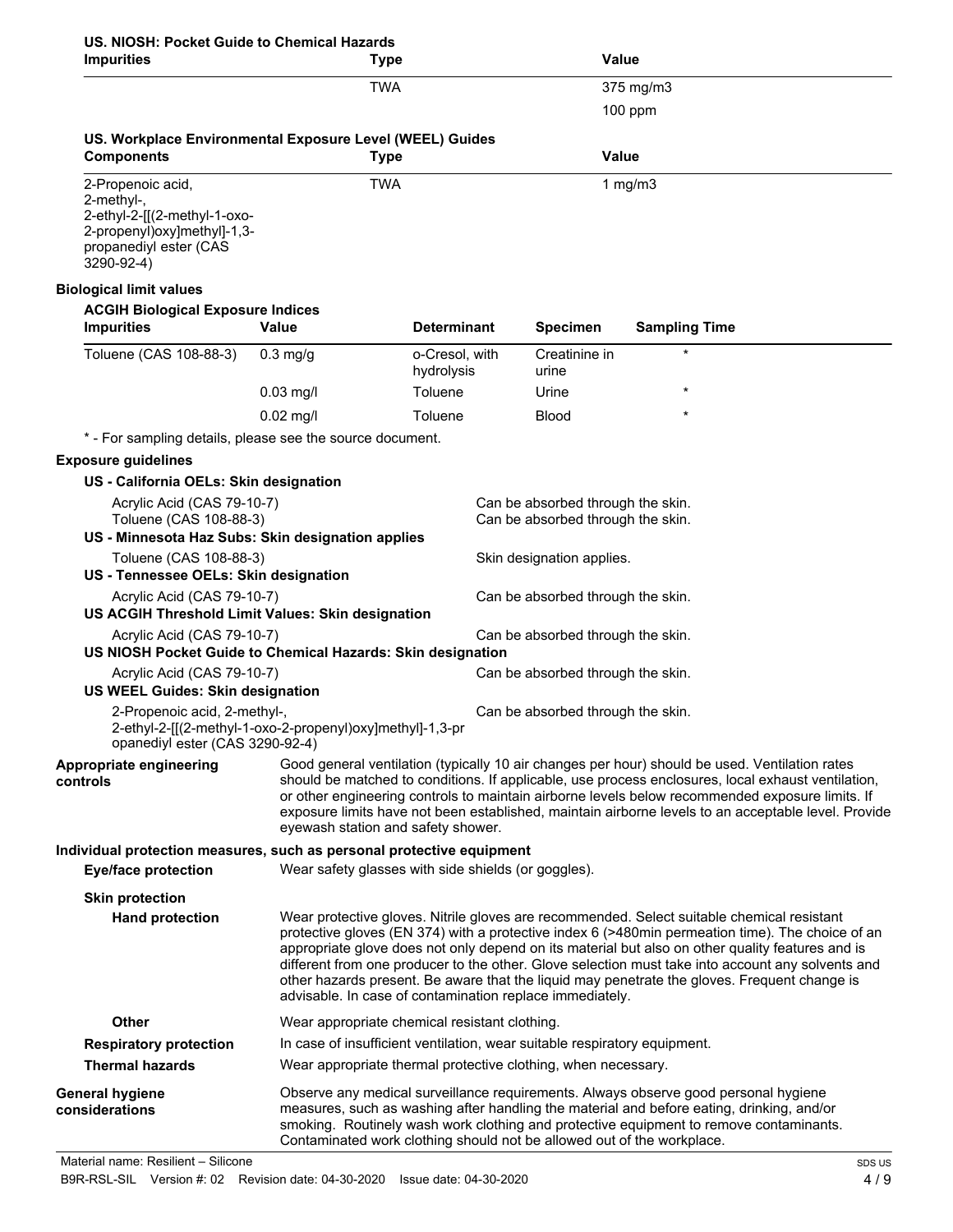### **9. Physical and chemical properties**

| <u> nyaloarana ononnoarpropernoa</u>              |                                                                                               |
|---------------------------------------------------|-----------------------------------------------------------------------------------------------|
| Appearance                                        |                                                                                               |
| <b>Physical state</b>                             | Liquid.                                                                                       |
| Form                                              | Liquid.                                                                                       |
| Color                                             | Not available.                                                                                |
| Odor                                              | slightly acrylic                                                                              |
| <b>Odor threshold</b>                             | Not available.                                                                                |
| pH                                                | Not available.                                                                                |
| Melting point/freezing point                      | Not available.                                                                                |
| Initial boiling point and boiling<br>range        | 297.65 °F (147.58 °C) estimated                                                               |
| <b>Flash point</b>                                | > 203.0 °F (> 95.0 °C) Closed Cup                                                             |
| <b>Evaporation rate</b>                           | Not available.                                                                                |
| <b>Flammability (solid, gas)</b>                  | Not applicable.                                                                               |
| Upper/lower flammability or explosive limits      |                                                                                               |
| <b>Flammability limit - lower</b><br>(%)          | Not available.                                                                                |
| <b>Flammability limit - upper</b><br>$(\%)$       | Not available.                                                                                |
| Explosive limit - lower (%)                       | Not available.                                                                                |
| Explosive limit - upper (%)                       | Not available.                                                                                |
| Vapor pressure                                    | Not available.                                                                                |
| <b>Vapor density</b>                              | Not available.                                                                                |
| <b>Relative density</b>                           | Not available.                                                                                |
| Solubility(ies)                                   |                                                                                               |
| <b>Solubility (water)</b>                         | Not available.                                                                                |
| <b>Partition coefficient</b><br>(n-octanol/water) | Not available.                                                                                |
| <b>Auto-ignition temperature</b>                  | Not available.                                                                                |
| <b>Decomposition temperature</b>                  | Not available.                                                                                |
| <b>Viscosity</b>                                  | 3481 cP                                                                                       |
| <b>Viscosity temperature</b>                      | 77 °F (25 °C)                                                                                 |
| <b>Other information</b>                          |                                                                                               |
| <b>Density</b>                                    | 1.03 g/cm3                                                                                    |
| <b>Explosive properties</b>                       | Not explosive.                                                                                |
| <b>Flammability class</b>                         | Combustible IIIB estimated                                                                    |
| <b>Oxidizing properties</b>                       | Not oxidizing.                                                                                |
| <b>Specific gravity</b>                           | 1.026                                                                                         |
| 10. Stability and reactivity                      |                                                                                               |
| Reactivity                                        | The product is stable and non-reactive under normal conditions of use, storage and transport. |
| <b>Chemical stability</b>                         | Material is stable under normal conditions.                                                   |

| Reactivity                                   | The product is stable and non-reactive under normal conditions of use, storage and transport                                                                             |
|----------------------------------------------|--------------------------------------------------------------------------------------------------------------------------------------------------------------------------|
| <b>Chemical stability</b>                    | Material is stable under normal conditions.                                                                                                                              |
| <b>Possibility of hazardous</b><br>reactions | Hazardous polymerization does not occur.                                                                                                                                 |
| <b>Conditions to avoid</b>                   | Keep away from heat, hot surfaces, sparks, open flames and other ignition sources. Avoid<br>temperatures exceeding the flash point. Contact with incompatible materials. |
| Incompatible materials                       | Strong oxidizing agents.                                                                                                                                                 |
| <b>Hazardous decomposition</b><br>products   | No hazardous decomposition products are known.                                                                                                                           |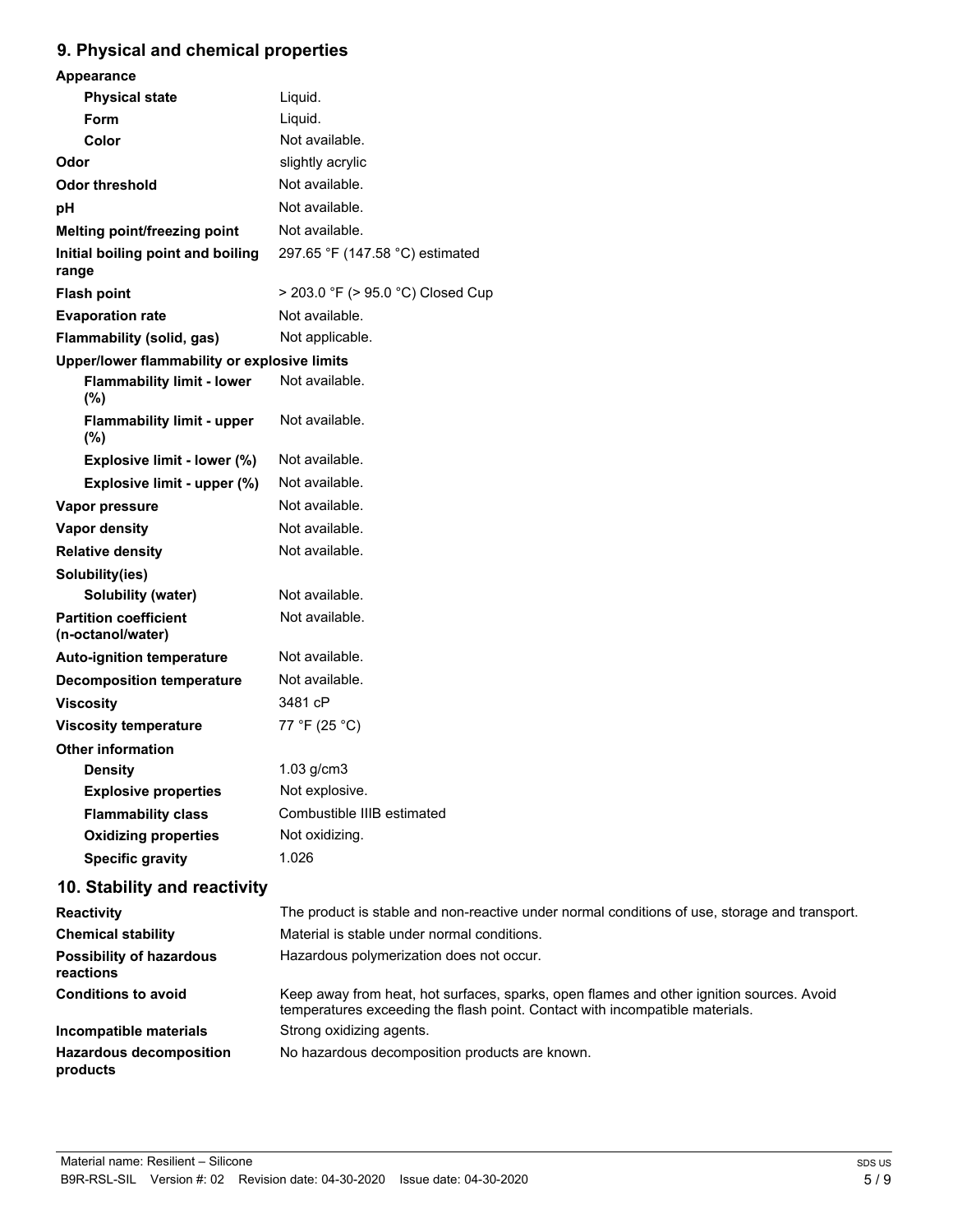## **11. Toxicological information**

### **Information on likely routes of exposure**

| <u>INIONING CHE IN THE LOGICS OF CAPOSUI C</u>                                       |                                                                                                                                                                                                                                                   |                               |  |
|--------------------------------------------------------------------------------------|---------------------------------------------------------------------------------------------------------------------------------------------------------------------------------------------------------------------------------------------------|-------------------------------|--|
| Inhalation                                                                           | May cause irritation to the respiratory system. Prolonged inhalation may be harmful.                                                                                                                                                              |                               |  |
| <b>Skin contact</b>                                                                  | Causes skin irritation. May cause an allergic skin reaction.                                                                                                                                                                                      |                               |  |
| Eye contact                                                                          | Causes serious eye irritation.                                                                                                                                                                                                                    |                               |  |
| Ingestion                                                                            | Expected to be a low ingestion hazard.                                                                                                                                                                                                            |                               |  |
| Symptoms related to the<br>physical, chemical and<br>toxicological characteristics   | Severe eye irritation. Symptoms may include stinging, tearing, redness, swelling, and blurred<br>vision. May cause respiratory irritation. Skin irritation. May cause redness and pain. May cause an<br>allergic skin reaction. Dermatitis. Rash. |                               |  |
| Information on toxicological effects                                                 |                                                                                                                                                                                                                                                   |                               |  |
| <b>Acute toxicity</b>                                                                | Not known.                                                                                                                                                                                                                                        |                               |  |
| <b>Components</b>                                                                    | <b>Species</b>                                                                                                                                                                                                                                    | <b>Test Results</b>           |  |
| Acrylic Acid (CAS 79-10-7)                                                           |                                                                                                                                                                                                                                                   |                               |  |
| <b>Acute</b><br><b>Inhalation</b><br><b>LC50</b>                                     | Rat                                                                                                                                                                                                                                               | 1200 mg/l, 4 Hours            |  |
| Oral<br>LD50                                                                         | Rat                                                                                                                                                                                                                                               | 33.5 mg/kg                    |  |
| Carbon Black (CAS 1333-86-4)<br><u>Acute</u><br>Oral<br>LD50                         | Rat                                                                                                                                                                                                                                               |                               |  |
|                                                                                      |                                                                                                                                                                                                                                                   | > 8000 mg/kg                  |  |
| <b>Impurities</b>                                                                    | <b>Species</b>                                                                                                                                                                                                                                    | <b>Test Results</b>           |  |
| Toluene (CAS 108-88-3)<br><b>Acute</b><br>Dermal<br>LD50                             | Rabbit                                                                                                                                                                                                                                            | 12120 mg/kg                   |  |
| Oral                                                                                 |                                                                                                                                                                                                                                                   |                               |  |
| LD50                                                                                 | Rat                                                                                                                                                                                                                                               | $2.6$ g/kg                    |  |
| <b>Skin corrosion/irritation</b>                                                     | Causes skin irritation.                                                                                                                                                                                                                           |                               |  |
| Serious eye damage/eye<br>irritation                                                 | Causes serious eye irritation.                                                                                                                                                                                                                    |                               |  |
| Respiratory or skin sensitization                                                    |                                                                                                                                                                                                                                                   |                               |  |
| <b>Respiratory sensitization</b>                                                     | Not a respiratory sensitizer.                                                                                                                                                                                                                     |                               |  |
| <b>Skin sensitization</b>                                                            | May cause an allergic skin reaction.                                                                                                                                                                                                              |                               |  |
| <b>Germ cell mutagenicity</b>                                                        | No data available to indicate product or any components present at greater than 0.1% are<br>mutagenic or genotoxic.                                                                                                                               |                               |  |
| Carcinogenicity                                                                      | Not classifiable as to carcinogenicity to humans.                                                                                                                                                                                                 |                               |  |
|                                                                                      | IARC Monographs. Overall Evaluation of Carcinogenicity                                                                                                                                                                                            |                               |  |
| Acrylic Acid (CAS 79-10-7)<br>Carbon Black (CAS 1333-86-4)<br>Toluene (CAS 108-88-3) | 3 Not classifiable as to carcinogenicity to humans.<br>2B Possibly carcinogenic to humans.<br>3 Not classifiable as to carcinogenicity to humans.<br>OSHA Specifically Regulated Substances (29 CFR 1910.1001-1052)                               |                               |  |
| Not regulated.                                                                       | US. National Toxicology Program (NTP) Report on Carcinogens                                                                                                                                                                                       |                               |  |
| Carbon Black (CAS 1333-86-4)                                                         |                                                                                                                                                                                                                                                   | Known To Be Human Carcinogen. |  |
| <b>Reproductive toxicity</b>                                                         | Suspected of damaging fertility or the unborn child.                                                                                                                                                                                              |                               |  |
| Specific target organ toxicity -<br>single exposure                                  | May cause respiratory irritation.                                                                                                                                                                                                                 |                               |  |
| Specific target organ toxicity -<br>repeated exposure                                | Not classified.                                                                                                                                                                                                                                   |                               |  |
| <b>Aspiration hazard</b>                                                             | Not an aspiration hazard.                                                                                                                                                                                                                         |                               |  |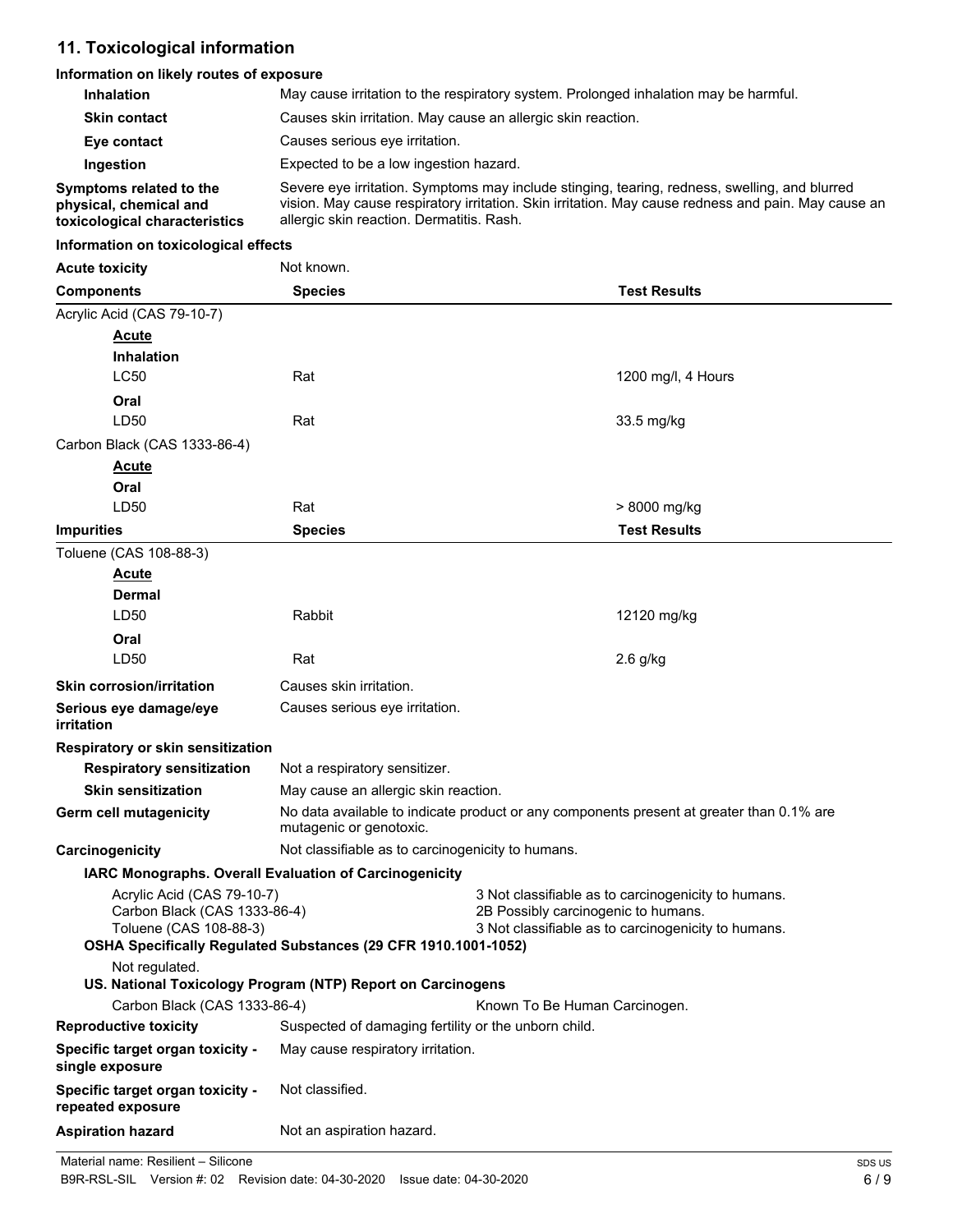**Chronic effects** Prolonged inhalation may be harmful.

### **12. Ecological information**

**Ecotoxicity**

The product is not classified as environmentally hazardous. However, this does not exclude the possibility that large or frequent spills can have a harmful or damaging effect on the environment.

| <b>Impurities</b>                                                                |                                                                                                                                                                                                                  | <b>Species</b>                                                                                                                                                                                                         | <b>Test Results</b>                                                                                                                                                                         |  |
|----------------------------------------------------------------------------------|------------------------------------------------------------------------------------------------------------------------------------------------------------------------------------------------------------------|------------------------------------------------------------------------------------------------------------------------------------------------------------------------------------------------------------------------|---------------------------------------------------------------------------------------------------------------------------------------------------------------------------------------------|--|
| Toluene (CAS 108-88-3)                                                           |                                                                                                                                                                                                                  |                                                                                                                                                                                                                        |                                                                                                                                                                                             |  |
| <b>Aquatic</b>                                                                   |                                                                                                                                                                                                                  |                                                                                                                                                                                                                        |                                                                                                                                                                                             |  |
| Crustacea                                                                        | <b>EC50</b>                                                                                                                                                                                                      | Water flea (Daphnia magna)                                                                                                                                                                                             | 5.46 - 9.83 mg/l, 48 hours                                                                                                                                                                  |  |
| Fish                                                                             | <b>LC50</b>                                                                                                                                                                                                      | Coho salmon, silver salmon<br>(Oncorhynchus kisutch)                                                                                                                                                                   | 8.11 mg/l, 96 hours                                                                                                                                                                         |  |
| Persistence and degradability                                                    |                                                                                                                                                                                                                  | No data is available on the degradability of any ingredients in the mixture.                                                                                                                                           |                                                                                                                                                                                             |  |
| <b>Bioaccumulative potential</b>                                                 |                                                                                                                                                                                                                  |                                                                                                                                                                                                                        |                                                                                                                                                                                             |  |
| Partition coefficient n-octanol / water (log Kow)<br>Acrylic Acid                |                                                                                                                                                                                                                  | 0.35                                                                                                                                                                                                                   |                                                                                                                                                                                             |  |
| <b>Mobility in soil</b>                                                          | No data available.                                                                                                                                                                                               |                                                                                                                                                                                                                        |                                                                                                                                                                                             |  |
| <b>Other adverse effects</b>                                                     |                                                                                                                                                                                                                  |                                                                                                                                                                                                                        | No other adverse environmental effects (e.g. ozone depletion, photochemical ozone creation<br>potential, endocrine disruption, global warming potential) are expected from this component.  |  |
| 13. Disposal considerations                                                      |                                                                                                                                                                                                                  |                                                                                                                                                                                                                        |                                                                                                                                                                                             |  |
| <b>Disposal instructions</b>                                                     |                                                                                                                                                                                                                  |                                                                                                                                                                                                                        | Collect and reclaim or dispose in sealed containers at licensed waste disposal site. Dispose of<br>contents/container in accordance with local/regional/national/international regulations. |  |
| <b>Local disposal regulations</b>                                                |                                                                                                                                                                                                                  | Dispose in accordance with all applicable regulations.                                                                                                                                                                 |                                                                                                                                                                                             |  |
| Hazardous waste code                                                             | disposal company.                                                                                                                                                                                                |                                                                                                                                                                                                                        | The waste code should be assigned in discussion between the user, the producer and the waste                                                                                                |  |
| US RCRA Hazardous Waste U List: Reference                                        |                                                                                                                                                                                                                  |                                                                                                                                                                                                                        |                                                                                                                                                                                             |  |
| Toluene (CAS 108-88-3)                                                           |                                                                                                                                                                                                                  | U220                                                                                                                                                                                                                   |                                                                                                                                                                                             |  |
| Waste from residues / unused<br>products                                         |                                                                                                                                                                                                                  | Dispose of in accordance with local regulations. Empty containers or liners may retain some<br>product residues. This material and its container must be disposed of in a safe manner (see:<br>Disposal instructions). |                                                                                                                                                                                             |  |
| <b>Contaminated packaging</b>                                                    | Since emptied containers may retain product residue, follow label warnings even after container is<br>emptied. Empty containers should be taken to an approved waste handling site for recycling or<br>disposal. |                                                                                                                                                                                                                        |                                                                                                                                                                                             |  |
| 14. Transport information                                                        |                                                                                                                                                                                                                  |                                                                                                                                                                                                                        |                                                                                                                                                                                             |  |
| DOT                                                                              |                                                                                                                                                                                                                  |                                                                                                                                                                                                                        |                                                                                                                                                                                             |  |
| Not regulated as dangerous goods.                                                |                                                                                                                                                                                                                  |                                                                                                                                                                                                                        |                                                                                                                                                                                             |  |
| <b>IATA</b>                                                                      |                                                                                                                                                                                                                  |                                                                                                                                                                                                                        |                                                                                                                                                                                             |  |
| Not regulated as dangerous goods.                                                |                                                                                                                                                                                                                  |                                                                                                                                                                                                                        |                                                                                                                                                                                             |  |
| <b>IMDG</b>                                                                      |                                                                                                                                                                                                                  |                                                                                                                                                                                                                        |                                                                                                                                                                                             |  |
| Not regulated as dangerous goods.                                                |                                                                                                                                                                                                                  |                                                                                                                                                                                                                        |                                                                                                                                                                                             |  |
| Transport in bulk according to<br>Annex II of MARPOL 73/78 and<br>the IBC Code   | Not established.                                                                                                                                                                                                 |                                                                                                                                                                                                                        |                                                                                                                                                                                             |  |
| <b>General information</b>                                                       |                                                                                                                                                                                                                  | IMDG Regulated Marine Pollutant. DOT Regulated Marine Pollutant.                                                                                                                                                       |                                                                                                                                                                                             |  |
| 15. Regulatory information                                                       |                                                                                                                                                                                                                  |                                                                                                                                                                                                                        |                                                                                                                                                                                             |  |
| <b>US federal regulations</b>                                                    |                                                                                                                                                                                                                  | Standard, 29 CFR 1910.1200.                                                                                                                                                                                            | This product is a "Hazardous Chemical" as defined by the OSHA Hazard Communication                                                                                                          |  |
| TSCA Section 12(b) Export Notification (40 CFR 707, Subpt. D)                    |                                                                                                                                                                                                                  |                                                                                                                                                                                                                        |                                                                                                                                                                                             |  |
| Not regulated.<br><b>CERCLA Hazardous Substance List (40 CFR 302.4)</b>          |                                                                                                                                                                                                                  |                                                                                                                                                                                                                        |                                                                                                                                                                                             |  |
| Acrylic Acid (CAS 79-10-7)                                                       |                                                                                                                                                                                                                  | Listed.                                                                                                                                                                                                                |                                                                                                                                                                                             |  |
| Toluene (CAS 108-88-3)<br><b>SARA 304 Emergency release notification</b>         |                                                                                                                                                                                                                  | Listed.                                                                                                                                                                                                                |                                                                                                                                                                                             |  |
| Not regulated.<br>OSHA Specifically Regulated Substances (29 CFR 1910.1001-1052) |                                                                                                                                                                                                                  |                                                                                                                                                                                                                        |                                                                                                                                                                                             |  |
| Not regulated.                                                                   |                                                                                                                                                                                                                  |                                                                                                                                                                                                                        |                                                                                                                                                                                             |  |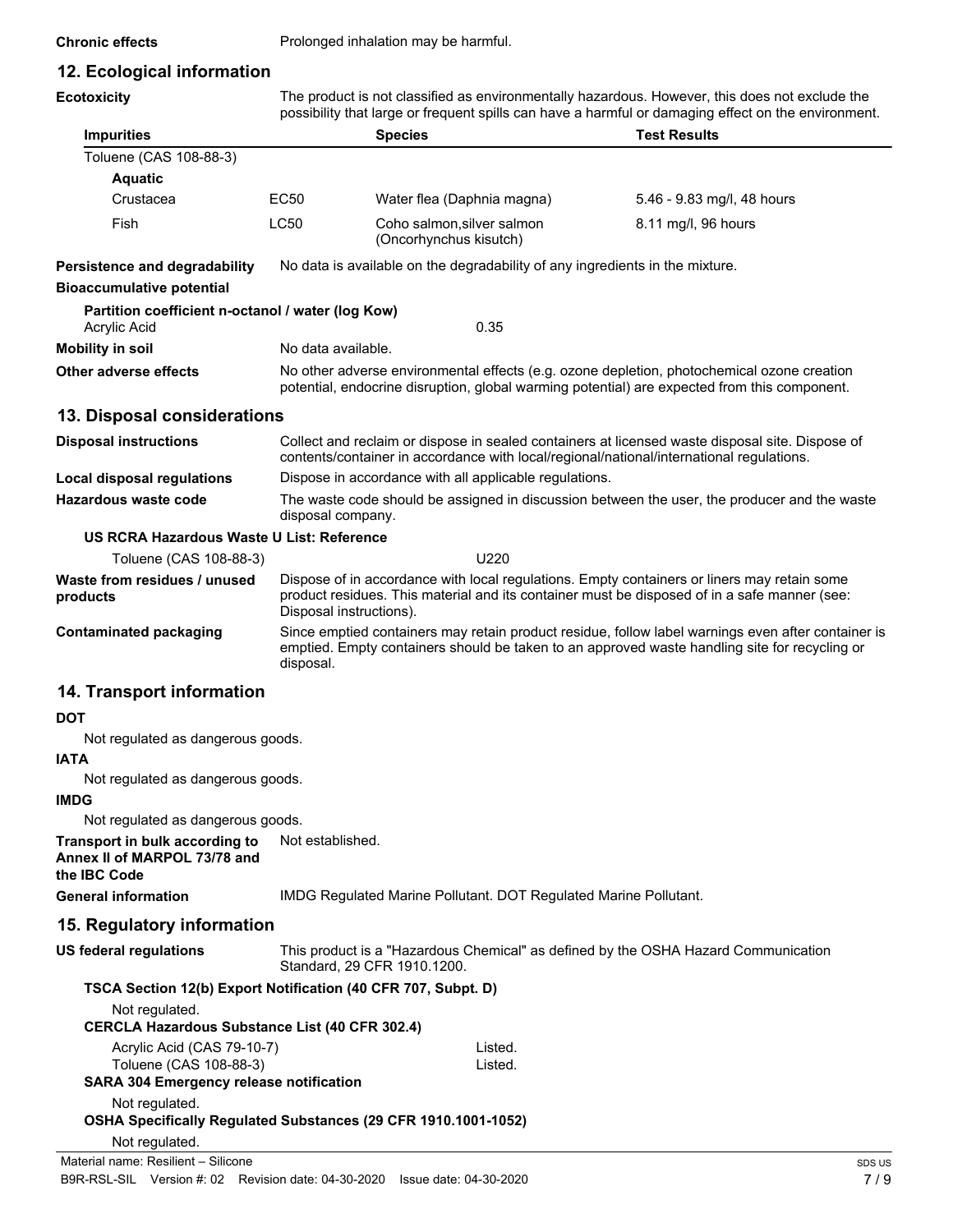| Superfund Amendments and Reauthorization Act of 1986 (SARA)<br>SARA 302 Extremely hazardous substance<br>Not listed. |                                                                                                                                    |                                                                                                                                                                                                                                                                                            |                        |
|----------------------------------------------------------------------------------------------------------------------|------------------------------------------------------------------------------------------------------------------------------------|--------------------------------------------------------------------------------------------------------------------------------------------------------------------------------------------------------------------------------------------------------------------------------------------|------------------------|
| SARA 311/312 Hazardous                                                                                               | Yes                                                                                                                                |                                                                                                                                                                                                                                                                                            |                        |
| chemical<br><b>Classified hazard</b><br>categories                                                                   | Skin corrosion or irritation<br>Serious eye damage or eye irritation<br>Respiratory or skin sensitization<br>Reproductive toxicity | Specific target organ toxicity (single or repeated exposure)                                                                                                                                                                                                                               |                        |
| SARA 313 (TRI reporting)<br>Not regulated.                                                                           |                                                                                                                                    |                                                                                                                                                                                                                                                                                            |                        |
| Other federal regulations                                                                                            |                                                                                                                                    |                                                                                                                                                                                                                                                                                            |                        |
|                                                                                                                      | Clean Air Act (CAA) Section 112 Hazardous Air Pollutants (HAPs) List                                                               |                                                                                                                                                                                                                                                                                            |                        |
| Acrylic Acid (CAS 79-10-7)<br>Toluene (CAS 108-88-3)                                                                 |                                                                                                                                    |                                                                                                                                                                                                                                                                                            |                        |
|                                                                                                                      | Clean Air Act (CAA) Section 112(r) Accidental Release Prevention (40 CFR 68.130)                                                   |                                                                                                                                                                                                                                                                                            |                        |
| Not regulated.                                                                                                       |                                                                                                                                    |                                                                                                                                                                                                                                                                                            |                        |
| <b>Safe Drinking Water Act</b><br>(SDWA)                                                                             | Not regulated.                                                                                                                     |                                                                                                                                                                                                                                                                                            |                        |
| <b>Chemical Code Number</b>                                                                                          |                                                                                                                                    | Drug Enforcement Administration (DEA). List 2, Essential Chemicals (21 CFR 1310.02(b) and 1310.04(f)(2) and                                                                                                                                                                                |                        |
| Toluene (CAS 108-88-3)                                                                                               |                                                                                                                                    | 6594                                                                                                                                                                                                                                                                                       |                        |
|                                                                                                                      |                                                                                                                                    | Drug Enforcement Administration (DEA). List 1 & 2 Exempt Chemical Mixtures (21 CFR 1310.12(c))                                                                                                                                                                                             |                        |
| Toluene (CAS 108-88-3)                                                                                               |                                                                                                                                    | 35 %WV                                                                                                                                                                                                                                                                                     |                        |
| Toluene (CAS 108-88-3)                                                                                               | <b>DEA Exempt Chemical Mixtures Code Number</b>                                                                                    | 594                                                                                                                                                                                                                                                                                        |                        |
|                                                                                                                      |                                                                                                                                    |                                                                                                                                                                                                                                                                                            |                        |
| <b>US state regulations</b><br><b>California Proposition 65</b>                                                      |                                                                                                                                    |                                                                                                                                                                                                                                                                                            |                        |
|                                                                                                                      |                                                                                                                                    | <b>WARNING:</b> This product can expose you to Carbon Black, which is known to the State of California to cause                                                                                                                                                                            |                        |
|                                                                                                                      |                                                                                                                                    | cancer, and Toluene, which is known to the State of California to cause birth defects or other<br>reproductive harm. For more information go to www.P65Warnings.ca.gov.                                                                                                                    |                        |
|                                                                                                                      | California Proposition 65 - CRT: Listed date/Carcinogenic substance                                                                |                                                                                                                                                                                                                                                                                            |                        |
| Carbon Black (CAS 1333-86-4)                                                                                         | California Proposition 65 - CRT: Listed date/Developmental toxin                                                                   | Listed: February 21, 2003                                                                                                                                                                                                                                                                  |                        |
| Toluene (CAS 108-88-3)<br>subd. $(a)$                                                                                |                                                                                                                                    | Listed: January 1, 1991<br>US. California. Candidate Chemicals List. Safer Consumer Products Regulations (Cal. Code Regs, tit. 22, 69502.3,                                                                                                                                                |                        |
| Acrylic Acid (CAS 79-10-7)<br>Carbon Black (CAS 1333-86-4)<br>Toluene (CAS 108-88-3)                                 |                                                                                                                                    |                                                                                                                                                                                                                                                                                            |                        |
| <b>International Inventories</b>                                                                                     |                                                                                                                                    |                                                                                                                                                                                                                                                                                            |                        |
| Country(s) or region                                                                                                 | <b>Inventory name</b>                                                                                                              |                                                                                                                                                                                                                                                                                            | On inventory (yes/no)* |
| Europe                                                                                                               | European Inventory of Existing Commercial Chemical<br>Substances (EINECS)                                                          |                                                                                                                                                                                                                                                                                            | Yes                    |
| United States & Puerto Rico                                                                                          | Toxic Substances Control Act (TSCA) Inventory                                                                                      |                                                                                                                                                                                                                                                                                            | Yes                    |
| country(s).                                                                                                          |                                                                                                                                    | *A "Yes" indicates that all components of this product comply with the inventory requirements administered by the governing country(s)<br>A "No" indicates that one or more components of the product are not listed or exempt from listing on the inventory administered by the governing |                        |

## **16. Other information, including date of preparation or last revision**

| <b>Issue date</b>    | 04-30-2020                                       |
|----------------------|--------------------------------------------------|
| <b>Revision date</b> | 04-30-2020                                       |
| <b>Version #</b>     | 02                                               |
| <b>NFPA ratings</b>  | Health: $2$<br>Flammability: 0<br>Instability: 0 |